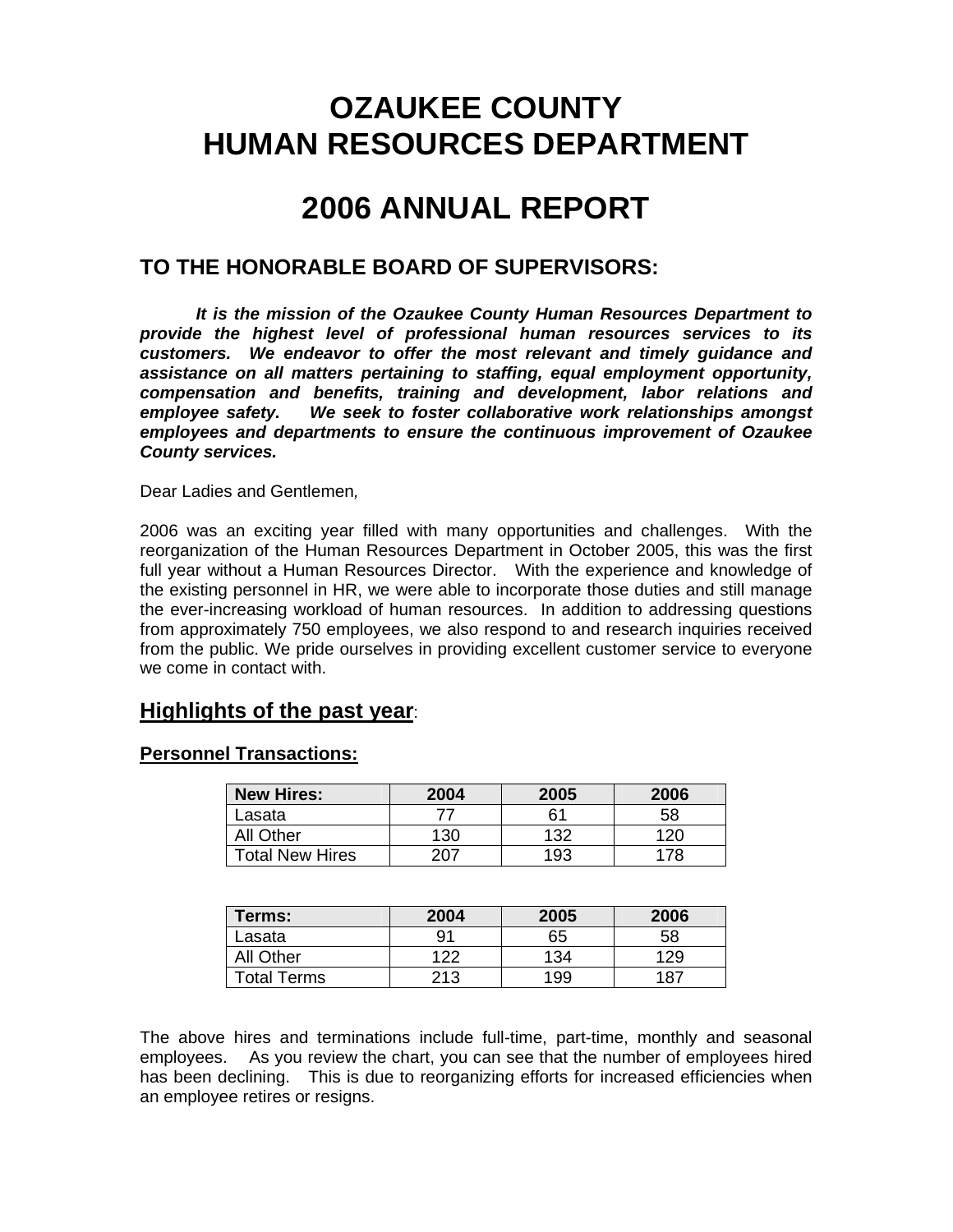## **Benefits:**

Ozaukee County continues to work with a health care consultant to review our current policies and contracts regarding health, dental, life and long-term disability insurances. The result has been cost effective for the County.

*Health Insurance*: There was no increase in health insurance premiums in 2006 due to the change in network providers from HCN to United Healthcare. The United Healthcare Network is broader and covers most of the providers that had been covered under the previous HCN network, and many more. Emails and memos were sent to the enrollees with provider information, instructions on how to get on their website, telephone numbers to call for medical issues, etc. The communication efforts were successful and the employees favorably received the network provider change.

There are 445 full time employees and 15 retired employees enrolled in the health insurance. The 15 retired employees are under the age of 65 and are directly billed by our insurance carrier. The OPEIU, Highway, and Sheriff's Dept. union employees pay 11% towards their monthly health insurance premiums, with Lasata union employees paying 12%. The remainder of the premium is paid for by the County.

**Dental Insurance**: The County remained with Met Life and there was no increase in the dental premiums for 2006. The monthly premium is paid in full by the employee. There are 191 employees enrolled in the dental plan.

*Annual Employee Benefit Statements:* Annual employee benefit statements were sent to the employees summarizing their prior year wages, longevity, WRS, Health, Life and LTD benefits. This snapshot tells the employee, in addition to their wages, the dollars paid by the County for their benefits. A statement was also sent to employees enrolled in the County's health insurance advising them of the dollars paid on their behalf by our health insurance carrier for their medical costs in the prior year.

*Flexible Spending*: The IRS Section 125 plan allows for health and dental insurance premiums paid by the employee, deducted from their paycheck, to be pre-taxed. The employee can also have dollars pre-taxed to cover their out-of-pocket medical, dental, vision, and even dependent care expenses. This is beneficial to the employee because they are not taxed federal, state or social security taxes for their earnings taken off for these expenses. The County also realizes a savings, as it does not pay social security on these same pre-taxed dollars.

The provider for flexible spending changed to Wage Works effective January 1, 2006. Wage Works offered a new "Credit Card" option to employees enrolled in flexible spending. The credit card can be presented at the doctor's office or to the pharmacy when picking up a prescription. This was a very convenient option for employees. It allows the employee this option rather than completing and mailing in the hard copy form. However, for those employees who prefer the paper method, this form can still be used. In 2006, 68 employees enrolled in the flexible spending benefit totaling \$188,670.04 in pre-taxed dollars. Flexible spending is a great benefit for both the employee and the County.

### **Labor Negotiations:**

The County has four labor agreements, two of which expired at the end of 2006. The four labor unions are: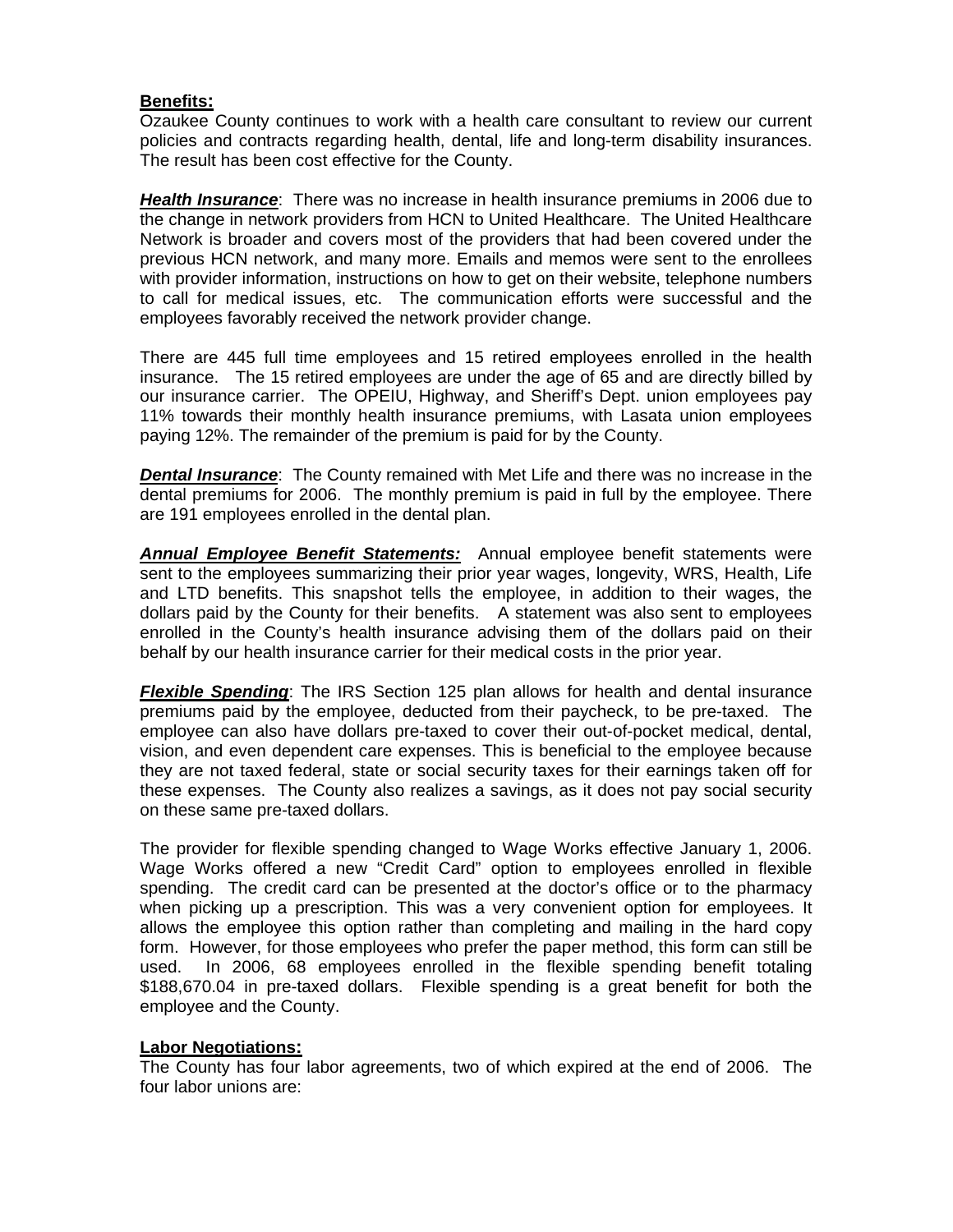**Courthouse Union Employees**, represented by OPEIU (Office and Professional Employees International Union). This union includes the Courthouse professional and administrative employees, non-protective employees in the Sheriff's Dept. (dispatchers and clerical) and other employees located at the Justice Center. There are 202 employees in this union. This contract expired at the end of 2006. After three negotiations sessions and two mediation sessions, a tentative agreement was reached on January  $17<sup>th</sup>$ , 2007. The County Board ratified the two-year agreement at their February  $7<sup>th</sup>$  meeting. The negotiating team consisted of the Administrative Committee, Attorney John Prentice, Assistant Administrator and myself. The contract settlement included a 4% COL in 2007, 2% COL in 2008, and a reclassification of the PC Technicians. There were no other changes.

**Lasata Care Center Union Employees**, represented by LAW (Labor Association of Wisconsin). The union membership totals 110, which includes the majority of the employees at Lasata, with the exception of approximately 40 management personnel. This contract also expired on 12/31/06. After two negotiation sessions, the union cancelled the third planned session and filed for arbitration, stating that we were getting nowhere. As of the time of this writing, no date has been scheduled to resume negotiations.

**Law Enforcement Employees**, (those classified as Protective Status) are represented by LAW (Labor Association of Wisconsin). Union membership totals 69 employees - Jailers, Patrol Officers, Sergeants, Process Servers, and Detectives. The contract will expire at the end of 2007.

**Highway Department Employees**, except supervisory and clerical, represented by OPEIU. Membership totals 43 employees. Contract expires at the end of 2007.

### **Training:**

 A training program was coordinated with UWM and MATC. Two sessions were held this past year. On June 13 and 14, a workshop was presented on "Supervision Practices". Twenty-five non-represented management employees attended. In November, a two-day workshop was presented on "Personnel Management". Twenty employees attended. This is a wonderful opportunity for education and growth for the management team. The program has the potential to award participants with a certificate in Public Administration, which will provide the county with a more professional supervisory staff.

### *Miscellaneous***:**

The County has an "Employee Recognition Program" for employees here a minimum of 5 years. Pins are given to employees with longevity of 5 years; employees here 20+ years are also awarded a gift certificate. The County recognized 113 employees in 2006, breakdown was: 5 years – 55 employees; 10 years – 12 employees; 15 years – 25 employees; 20 years – 10 employees; 25 years – 8 employees; 30 years – 2 employees; 40 years – 1 employee. Ozaukee County is fortunate to have the knowledge, experience and dedication of so many good employees.

A Benefits Fair was held on November  $8<sup>th</sup>$  and  $9<sup>th</sup>$  at all four County locations. The intent was to provide one stop shopping to employees for planning of their 2007 benefits needs. Vendors included Met Life (dental open enrollment); Wage Works, Section 125 enrollment, (medical, dental and dependent care reimbursement), Deferred